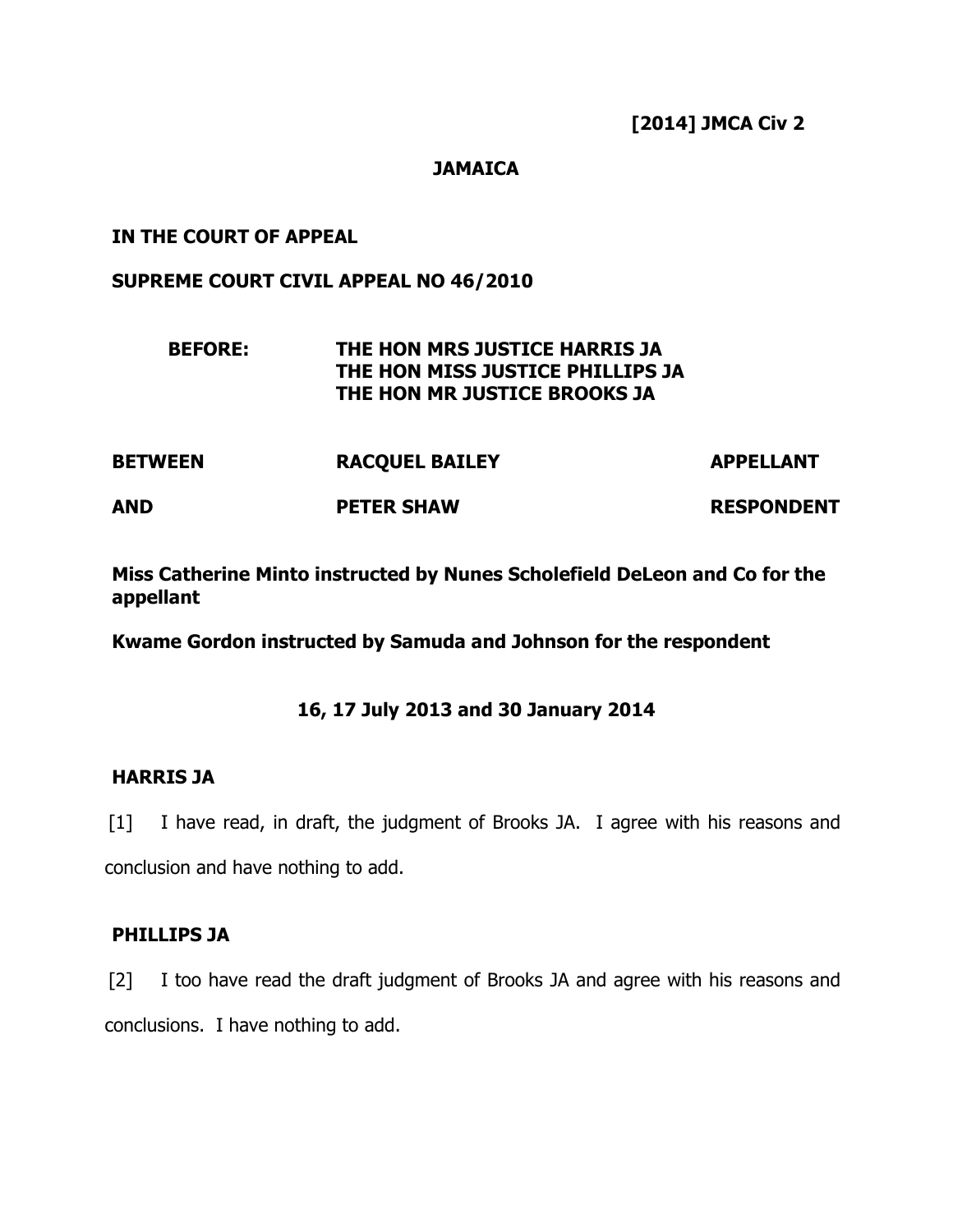#### BROOKS JA

[3] On 17 November 2002, Mrs Racquel Bailey suffered whiplash injuries when the vehicle in which she was a passenger, was struck from behind by a vehicle, owned and being driven by Mr Peter Shaw. Mrs Bailey filed suit in December 2004 in the Supreme Court of Judicature, and Mr Shaw did not contest liability. As a result, judgment by admission was entered in Mrs Bailey's favour with damages to be assessed. On 19 February 2010, G Brown J presided over the resulting assessment of damages, which Mr Shaw contested. The learned judge awarded Mrs Bailey the sum of \$800,000.00 for general damages and \$416,200.00 for special damages. He also awarded interest on each sum.

[4] Mrs Bailey is dissatisfied with the award. She contends that it is too small, being far less than her injuries and the resultant permanent disability warrant. She asks that this court substantially increases the award. The main issues for determination by this court are whether the learned trial judge misdirected himself in respect of the evidence led before him and whether he erred in accepting the opinion of a general practitioner in preference to that of an orthopaedic specialist.

#### The medical evidence

[5] Twenty-two days after her vehicle was struck, Mrs Bailey, who was by then suffering from backache, sought medical attention. She was attended to by Dr Terrence Nunes. He prescribed analgesics and sent her to have an X-ray done. He also prescribed physiotherapy. Dr Nunes, having reviewed the radiographs and a report from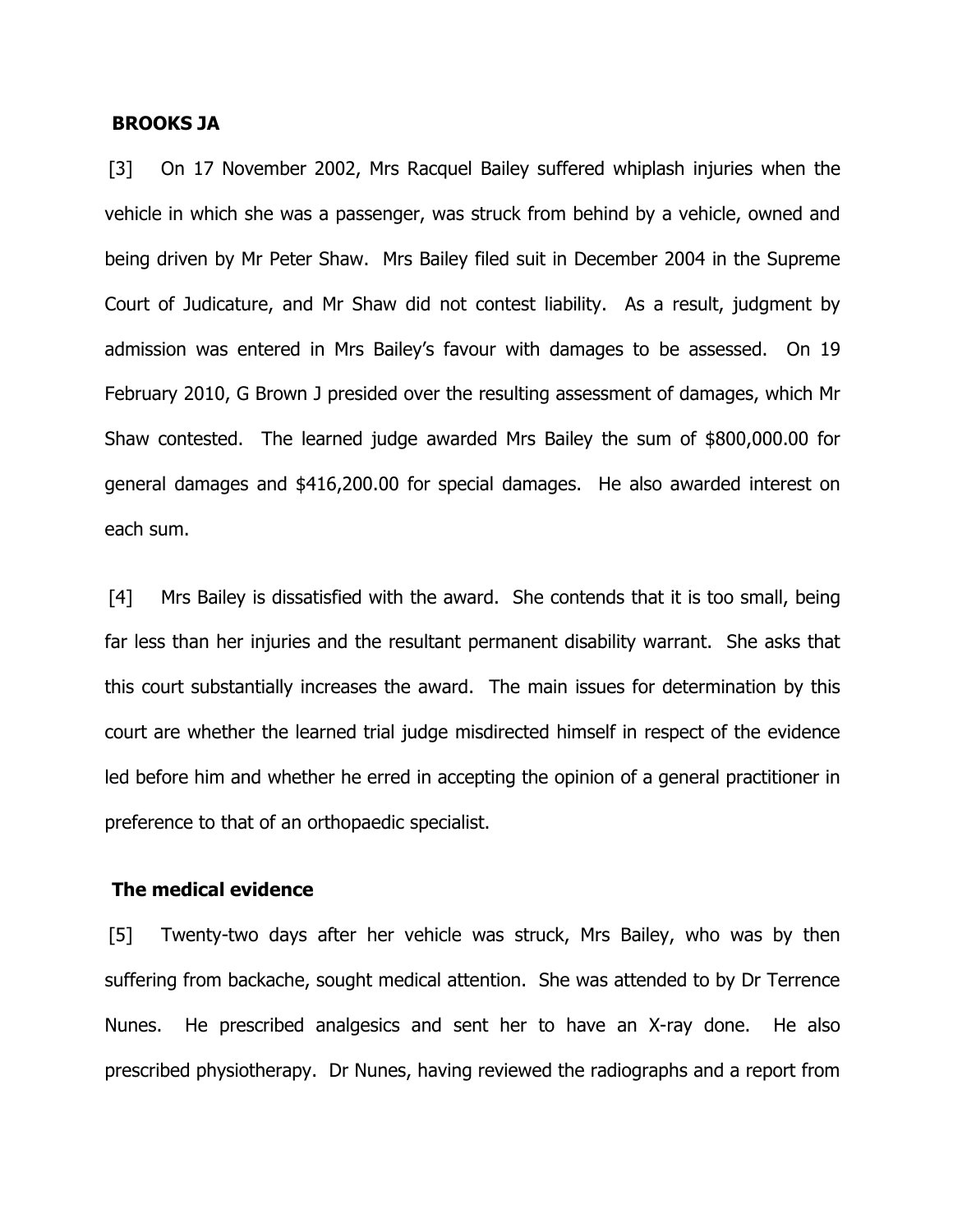the physical therapist who treated Mrs Bailey, also gave a report on her condition. In his report, dated 14 February 2003, he said, in part:

> "X-Ray Results indicated there were no bony injury [sic] but there were some muscular spasm [sic]. [Mrs Bailey] was sent to do physiotherapy. Report from the Physical Therapist showed great improvement and that she should be doing fine in the future."

[6] In March 2005, three months after filing her court claim, Mrs Bailey sought the services of Dr Milton Douglas, a consultant orthopaedic surgeon. He examined her and found that she was still suffering from the effects of the crash. In his report of his findings he stated, in part, as follows:

> "Her gait was normal and her posture relaxed. Her movement was smooth and [sic] was able to get on the examination bed unaided. Tenderness was elicited in the lower lumbar region and the muscles were in mild spasm. She complained of pain on forward flexion, right lateral flexion, rotation of the spine. Her ranges of movement were normal in spite [of] the pain she experienced. There was an absence of neurological deficit."

[7] Dr Douglas concluded that Mrs Bailey had reached maximum medical improvement and that she had suffered a permanent whole person disability rating of five percent. His prognosis explained that Mrs Bailey (whom he referred to as "Mrs Clarke" in his report) would be restricted in her daily life as a result of the injury. He said:

> "[She] has reached maximum medical improvement. Her injuries are in keeping with a road traffic accident as described above. Her injuries are considered serious. She will be able to continue working in the capacity as an accounting clerk providing she modifies her activities. She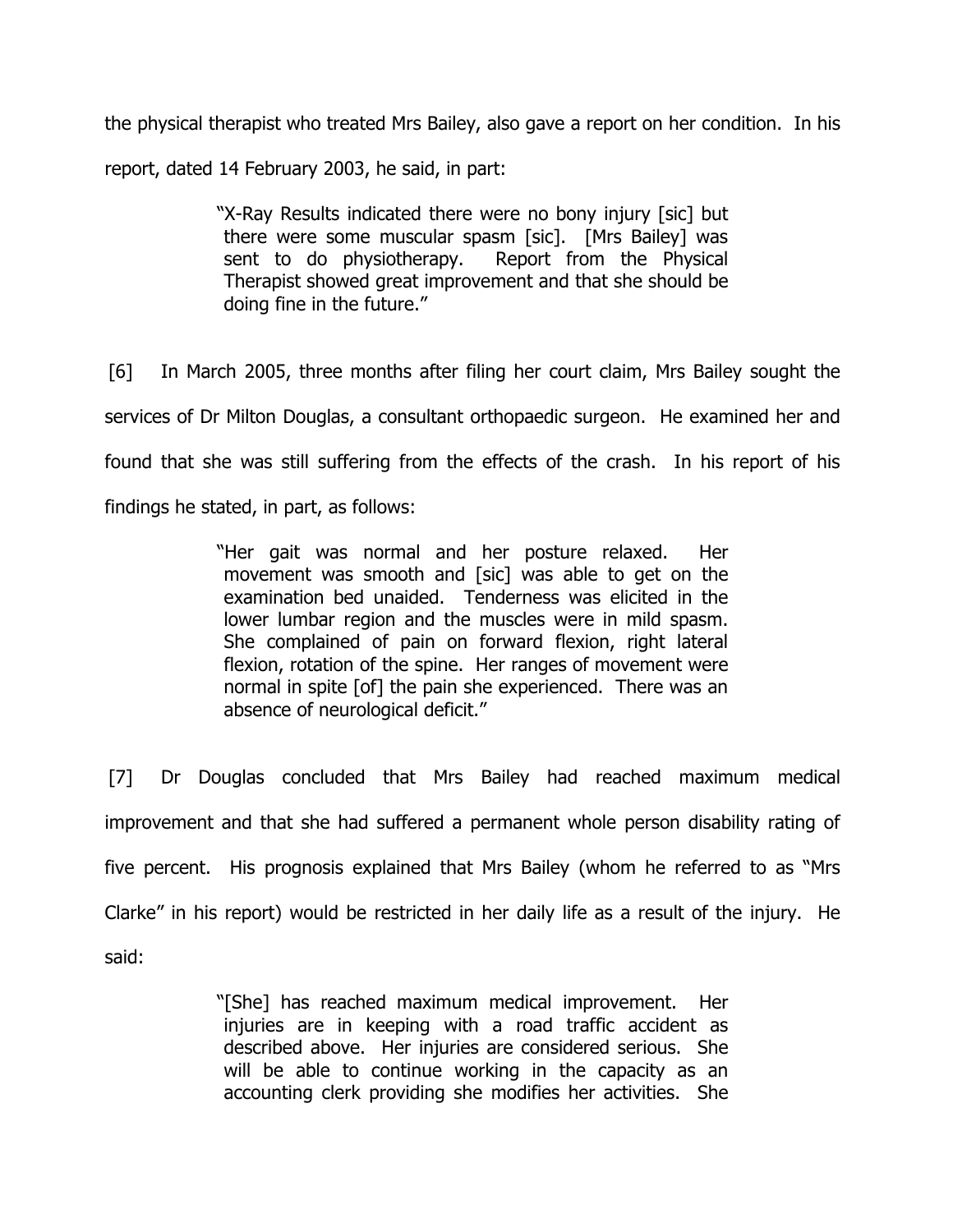will have to be very selective with the kind of house work she does to avoid aggravating her back pain. She does not require surgery, but would benefit from ongoing physical therapy during periods of aggravation of her back pain. The long term prognosis is that her pain will persist in very much the same manner, restricting her ability to tolerate strenuous work or physically demanding tasks. She was assessed as having a disability rating of 5% of the whole person...."

[8] Mrs Bailey testified that she encountered discomfort in sitting for long periods and in bending forward, both of which her work requires her to do. She said that although she was supposed to seek treatment from a physiotherapist during bouts of pain, she, once a month, goes to a gym instructor who assists her by massages, certain exercises and using hot and cold packs on her back. She further testified that she was not able to afford the services of a physiotherapist.

#### The learned trial judge's assessment of the evidence

[9] The learned trial judge was not favourably impressed by Mrs Bailey, as a witness. He found that her demeanour was poor and that her evidence was not consistent with her medical history. He noted, in particular, that despite her evidence of her life being adversely affected by pain, her efforts at securing medical treatment for her condition were minimal. He noted that "she had only received treatment from one doctor and sought to obtain a report from a second some 2 years later". Allied to that finding, the learned trial judge found that Mrs Bailey did not follow the advice of her doctors in taking the prescribed analgesics and utilising the services of a physiotherapist in times of aggravation of her back pain. The learned judge found that Mrs Bailey had "embellished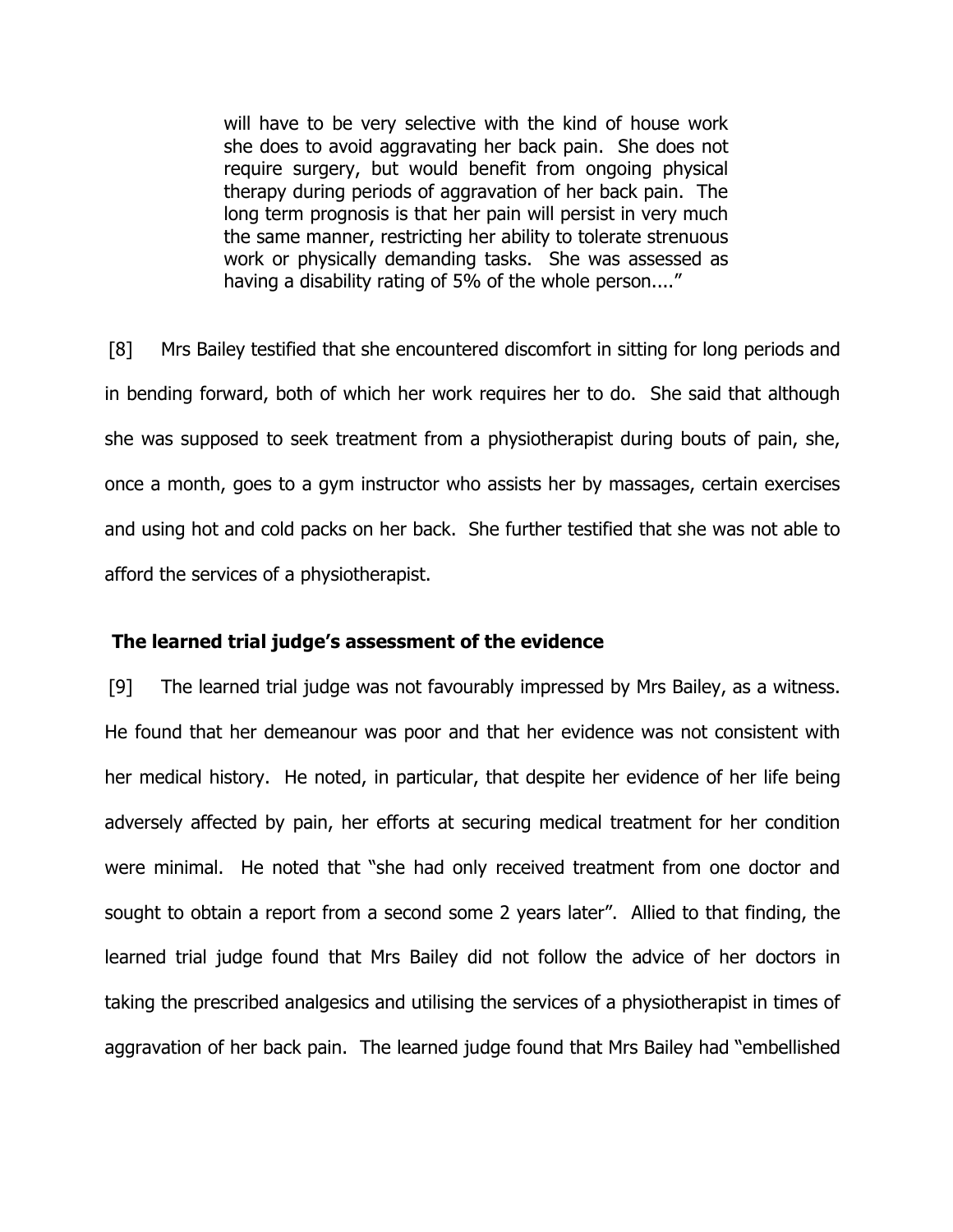and exaggerated the injuries to justify her claim for the extra help she continued to employ in her household".

#### The submissions

[10] Miss Minto, for Mrs Bailey, urged this court to find that the learned trial judge had misdirected himself in respect of the evidence. Learned counsel argued that the learned trial judge misquoted or misinterpreted the medical evidence in at least two spheres. Firstly, in respect of his finding that Mrs Bailey had not followed her doctors' advice, Miss Minto submitted that the learned trial judge had stated, at page five of the judgment, that Dr Nunes had opined that physiotherapy "would effectively heal her of the pain". Secondly, Miss Minto submitted that the learned trial judge had opined that Mrs Bailey's refusal to follow doctor Nunes' recommendations for a regime of painkillers and physiotherapy "could have exacerbated the injuries" (page 7 of the judgment).

[11] Learned counsel argued, however, that there was no evidence that Mrs Bailey had refused to take painkillers. She submitted that Mrs Bailey's evidence was that the painkillers did not assist. Miss Minto also submitted that there was no recommendation from Dr Nunes for her to take analgesics after the initial recommendation in 2002. In respect of the physiotherapy, learned counsel submitted that the evidence was that the physiotherapy did not heal her, as, having received the series of treatment by the physiotherapist, that same individual sold Mrs Bailey a "[therapeutic] roll for her back".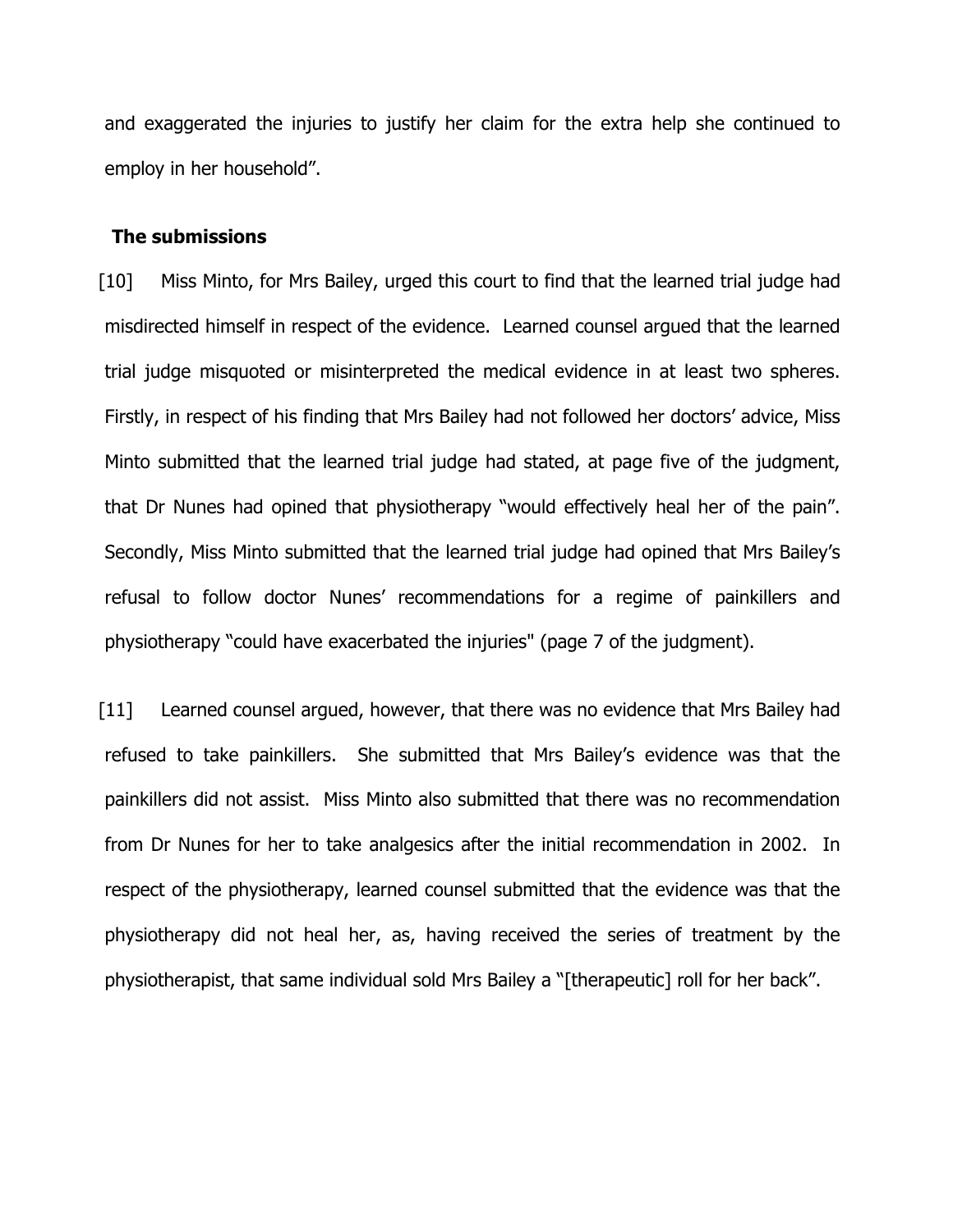[12] Based on those examples, learned counsel submitted that the learned judge made a wholly erroneous estimate of the damages. In those circumstances, she argued, this court should look at the decided cases and make an appropriate award.

[13] Mr Gordon, for Mr Shaw, submitted that the learned trial judge was correct in finding that Mrs Bailey, in failing to follow the advice of the doctors, had not mitigated her loss, as she was obliged to do. He argued that the findings of the learned trial judge, "who relies, in part, on his impression of a witness ought not to be disturbed unless there are good reasons to do so or the judge's findings fly in the face of the evidence".

[14] There is merit in the submissions of both counsel. It is true that the learned trial judge did misdirect himself in respect of some elements of the evidence. Firstly, there was no evidence that physiotherapy and painkillers would have healed Mrs Bailey. Secondly, although Mrs Bailey did say in cross-examination that she did not like to take painkillers, it was speculative to say that Mrs Bailey's failure to follow the doctor's recommendations "could have exacerbated the injuries". If that statement were not contrary to the medical evidence, it certainly was not supported by that evidence.

[15] Despite that error, the learned trial judge's assessment of Mrs Bailey's demeanour, having seen and heard her giving testimony, supplied him with a perspective that this court does not have. In addition, there is logic to the learned trial judge's finding that Mrs Bailey's disability could not have been as severe as she had testified. The evidence revealed that she did not seek any medical attention about her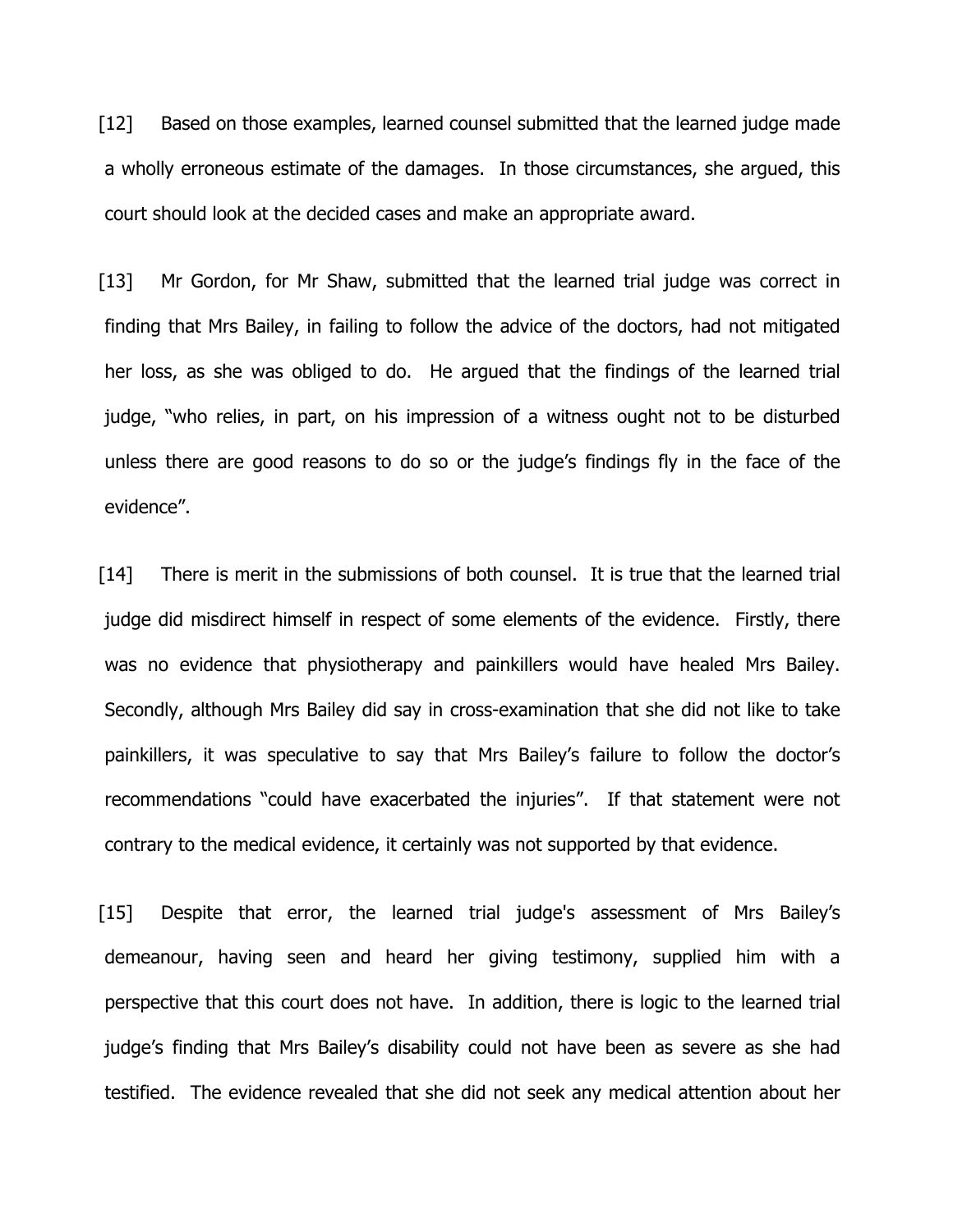condition after seeing Dr Nunes. The learned trial judge found, and that certainly seemed to have been the position, that her attendance on Dr Douglas was solely for the purpose of securing a medical report. It does seem that his assessment of Mrs Bailey's reason for consulting Dr Douglas did cause the learned trial judge not to have taken into full account Dr Douglas' opinion as to her disability. Based on Dr Douglas' opinion, Mrs Bailey could not have been considered as "doing fine", two years after the crash.

[16] These are not irreconcilable circumstances. This court can accept the learned trial judge's assessment of Mrs Bailey's veracity and demeanour, while also accepting the thrust of Dr Douglas' report that she does and will continue to suffer adverse effects from her injury. In doing so, however, the court is obliged to review the evidence against the learning provided by the decided cases. The court will however, bear in mind the principle enunciated by Greer LJ in Flint  $\bf{v}$  Lovell [1935] 1 KB 354, that the award by the judge in the court below should not be disturbed unless, the court is satisfied that the judge either acted upon some wrong principle of law or that the award was unreasonably high or unreasonably low.

### Analysing the damages for pain and suffering

[17] With regard to the question of general damages, Miss Minto cited several cases including Dawnett Walker v Hensley Pink SCCA No 158/2001 (delivered 12 June 2003) and Sasha-Gay Downer (bnf Myrna Buchanan) v Anthony Williams and **Another** Khan, Vol 6, page 124. She submitted that, based on the guidance provided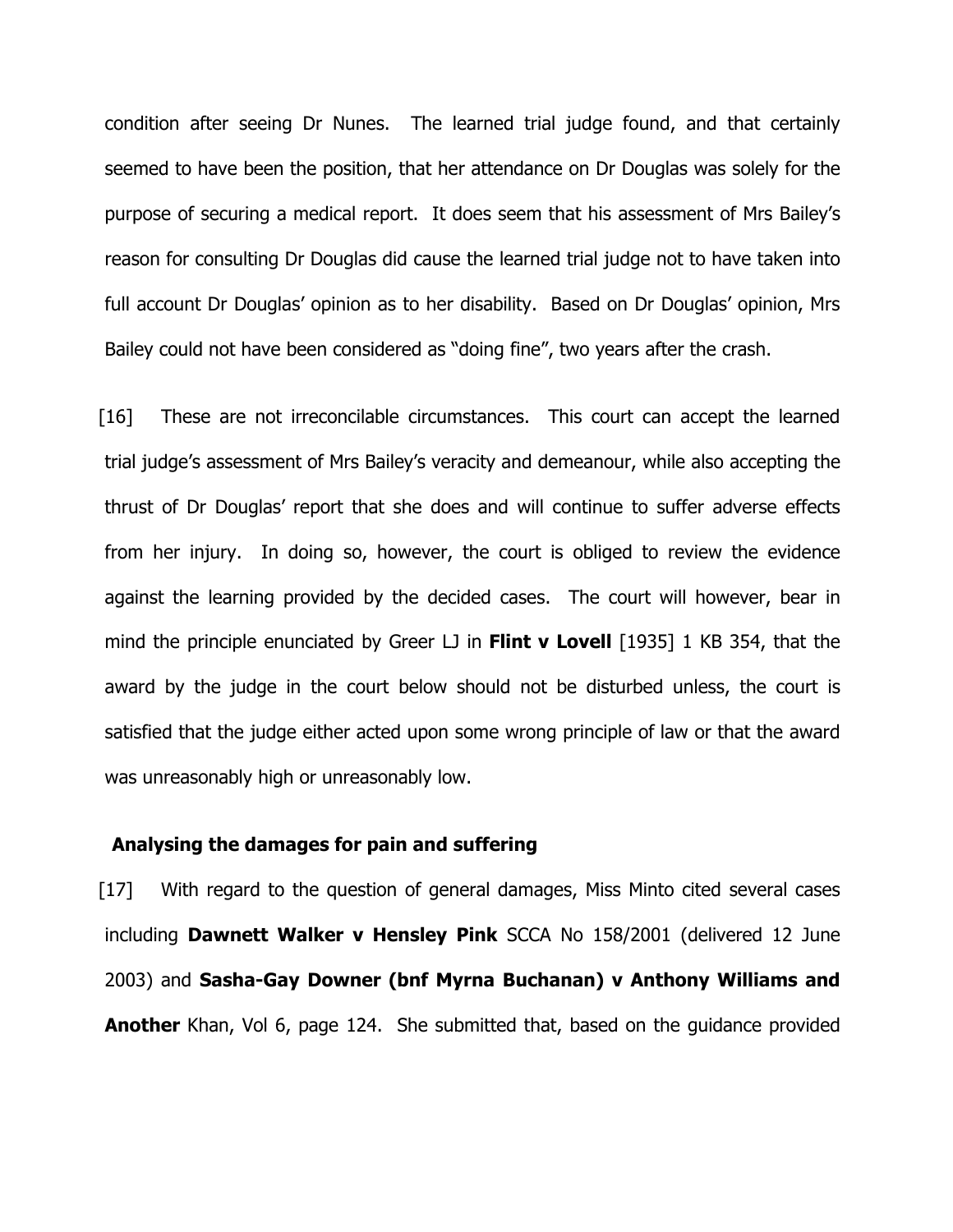by these cases, an appropriate award for general damages would be between \$1,500,000.00 and \$2,900,000.00.

[18] Mr Gordon argued that the cases cited by Miss Minto involved injuries that were more serious than Mrs Bailey's. He submitted that the case of **Anthony Gordon v Chris Meikle and Another** Khan, Vol 5, page 142, upon which the learned trial judge had relied, was closer to the injury and disability that Mrs Bailey had suffered. Learned counsel submitted that the award made by the learned trial judge was appropriate to the circumstances of the case.

[19] Of the cases cited by Miss Minto, the two closest to Mrs Bailey's, in terms of injury and disability, are Sasha-Gay Downer and Dawnett Walker mentioned above. The other cases cited either had no quantified disability or involved much more serious injuries than Mrs Bailey's.

[20] Sasha Gaye Downer was just over 12 years old at the time of her injury which occurred when, as a result of a motor vehicle crash, she was thrown from a bus onto the roadway. She was treated at the time at hospital and sent home with medication and instructions to rest for 14 days. In December 2003, 10 months after the crash, she consulted with Dr R C Rose, an orthopaedic surgeon. He diagnosed her as having:

(i) cervical strain,

(ii) mechanical lower back pain, and

(iii) strained abductor muscles of the left thigh.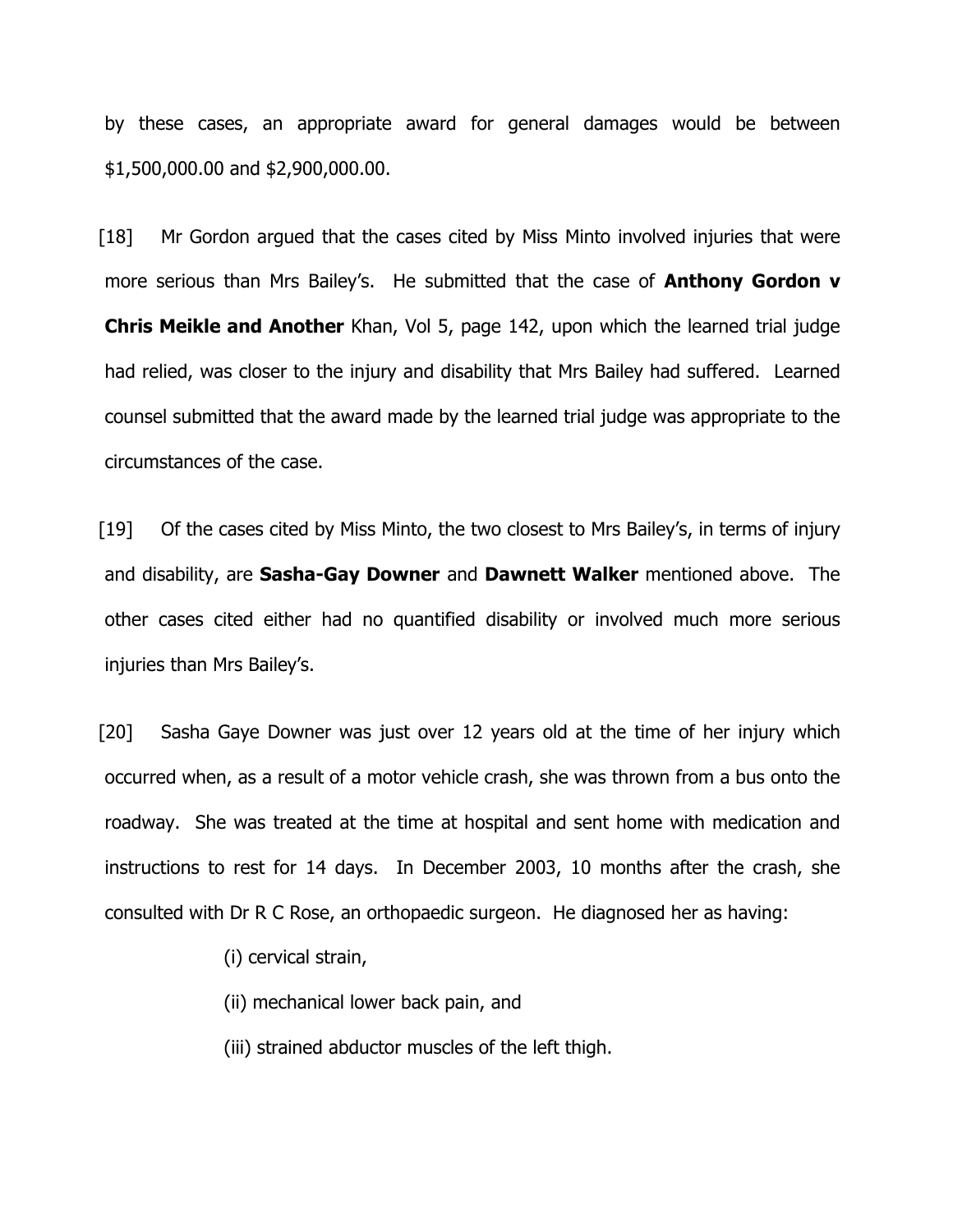Dr Rose examined her again in the months of March and May 2005. On the latter occasion the law report shows that Dr Rose found marked tenderness on palpation of midline of the lower lumbar spine. It continued to state that:

> "He diagnosed mechanical lower back pains. He changed her disability rating to 5% of whole person due to precipitation of lower back pains after standing for short periods, performing physical education and bending…" (Emphasis as in original)

Miss Downer was awarded the sum of \$1,005,150.00 in July 2007. That award would have been worth \$1,476,935.78 when Brown J delivered his judgment.

[21] Dawnett Walker was 36 years old at the time when she was injured in a car crash. The injury to her neck resulted in her being referred to an orthopaedic surgeon the same day of the crash. The injury kept her away from work for over 16 months. She was under the treatment of a physiotherapist for seven months, at the end of which period she was referred to a consultant neurosurgeon, as she was in constant pain. She suffered from "extreme pain to her neck, shoulder, upper back and right arm and numbness to the fingers of the right arm" (pages 2-3 of the judgment). She also was assessed as having sustained a permanent disability of 5% of the whole person. This court awarded her general damages of \$650,000.00 in substitution for an award made in December 2001. The updated award would have been \$1,672,194.71 at the time when Brown J made his award to Mrs Bailey.

[22] In **Anthony Gordon**, cited by Mr Gordon, the 27 year old claimant was found, over three years after a motor vehicle crash in which he was injured, to be suffering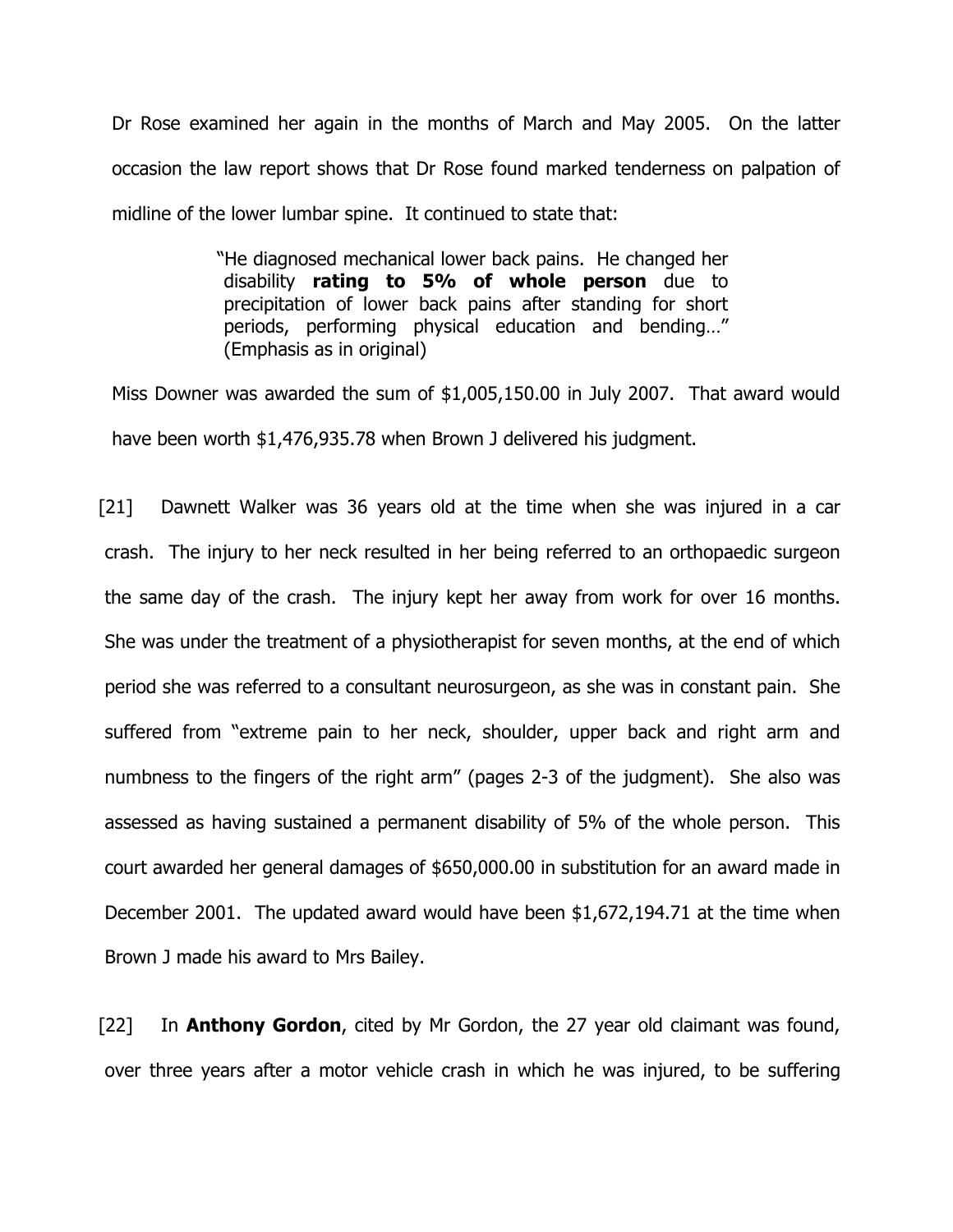from cervical strain, contusion to the left knee and lumbo sacral strain. The specialist, who examined him, found that he had "moderate tenderness on palpation of the midline of the whole of the lumbar spine". The specialist also stated that "X Rays of the cervical spine, lumbo sacral spine, chest and left knee revealed no abnormalities". Mr Gordon was assessed to have a permanent disability of 5% of the whole person. The report is sparse in its description of the effects that the rated disability had on his life. The award of \$220,000.00, made in July 1998, updated to \$645,854.87 at the time of the assessment by Brown J.

[23] A reading of the cases cited above, reveals that both Sasha Gaye Downer and Dawnett Walker had suffered greater pain and suffering than Mrs Bailey, while the report of Anthony Gordon's injury does not reveal that he suffered as much pain and inconvenience as she did. The fact that the learned judge did not seem to have given effect to Dr Douglas' prognosis of Mrs Bailey's condition, would suggest that she would be entitled to a greater sum for pain and suffering than the figure that he awarded. At the same time, it must be recognised that her condition has not been so severe that she has had to be seen by a doctor.

[24] Mrs Bailey was 33 years old at the time of the crash. It cannot be ignored that Dr Douglas considered her injuries as serious. In that regard, Mrs Bailey said, in part, at paragraph 12 of her witness statement that:

> "The pain just comes on sometimes. There is never a week I [sic] that I don't feel some pain. But I now know what brings it on and how to lie down in order to ease the pain and that if I sit, I have to be comfortable. Because there is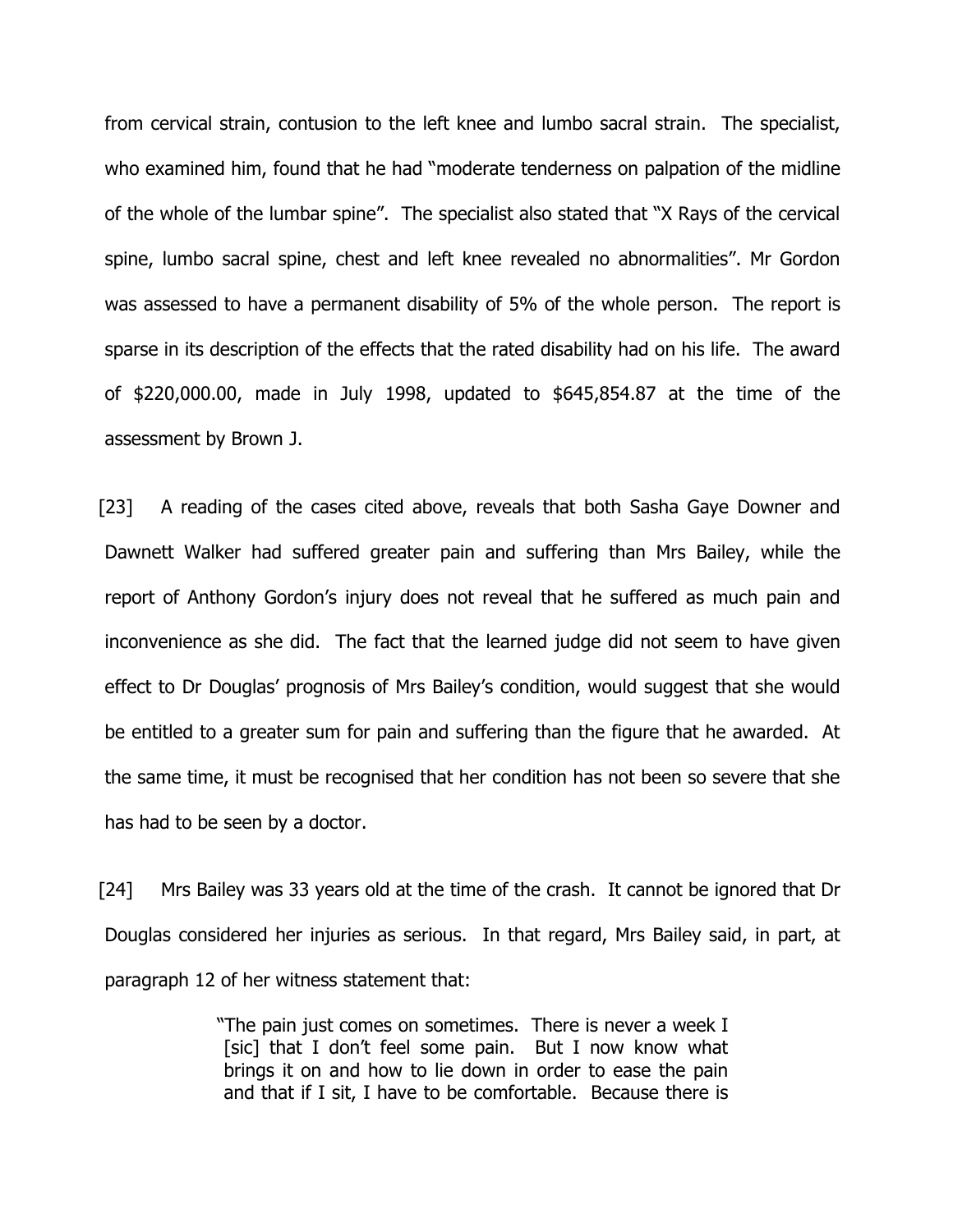no cure for the pain, I have made adjustments to my life to deal with it. I know certain things I should not do, so I don't do it…."

[25] Based on those considerations, an award of \$1,000,000.00 would be a more appropriate award for pain and suffering and loss of amenities.

# Analysing the award for special damages

[26] The main aspect of Mrs Bailey's claim for special damages was her claim for recovery of the expenditure on domestic help. After her injury, she hired a domestic helper to work full-time. In his assessment of this aspect of Mrs Bailey's claim, the learned judge took the view that it was exaggerated because she had failed to mitigate her loss. He, therefore, awarded her one-half of her claim under that heading. He said, at page 8 of his judgment:

> "…The failure by her to mitigate her loss must reduce her claim [in respect of the costs of a household helper].

The Claimant had claimed extra help of \$780,000.00…Counsel for the Defendant argued that she should be awarded 50% of her claim. I am minded to accept this suggestion in view of her failure to mitigate."

[27] Miss Minto complained that the learned trial judge's halving of this aspect of Mrs Bailey's claim was based on a flawed assessment of the evidence. Learned counsel argued that the learned judge came to his conclusion on this aspect because of his view of the evidence regarding Mrs Bailey's use, or the lack thereof, of painkillers and physiotherapy.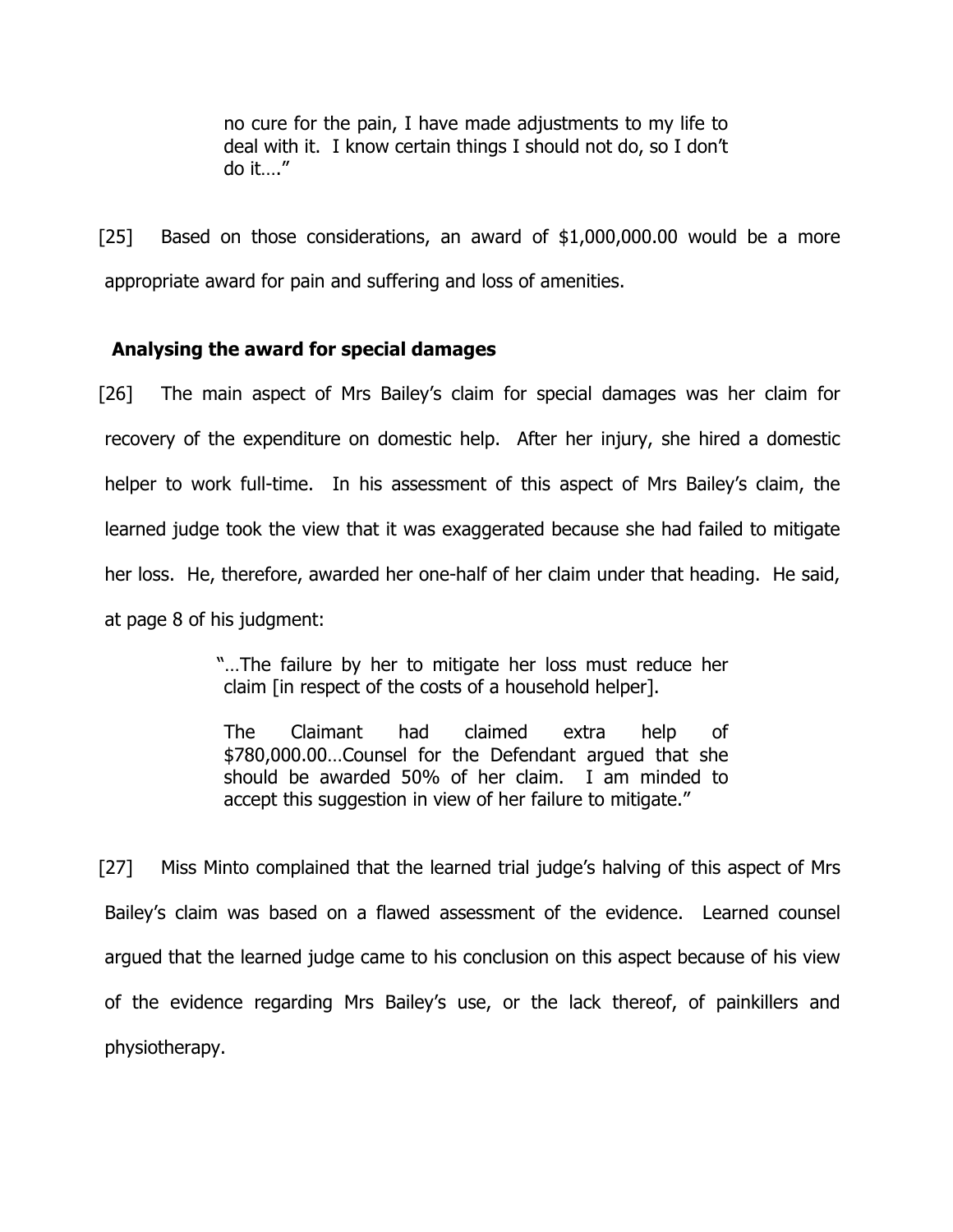[28] Mr Gordon submitted that the learned judge had correctly assessed the claim for expenditure on household help because Mrs Bailey had failed to specify the need for that help. Learned counsel argued that the medical evidence did not specify the things that Mrs Bailey could not do. He also submitted that although Mrs Bailey did say what household tasks brought on the pain, the learned trial judge rejected her evidence on this aspect because of her lack of credibility. Mr Gordon submitted that Mrs Bailey had failed to justify her claim for the cost of a full-time helper.

[29] Mr Gordon's submission has provided a reason for the reduction of this aspect of the claim that the learned trial judge did not, himself, specifically advance. The learned trial judge's reason, as set out in the quote above, was, as Miss Minto submitted, Mrs Bailey's failure to mitigate her loss. The flaw in that reasoning has already been discussed. The reduction of the claim on that basis cannot, therefore, be sustained.

[30] Mrs Bailey's claim in this regard, is supported by the medical evidence. Dr Douglas, in his report mentioned above, said that she "will have to be very selective with the kind of house work she does to avoid aggravating her back pain". In her testimony in respect of this aspect of the claim, Mrs Bailey said that there were certain household tasks that she could not do. At paragraph 12 of her witness statement, she said, in part:

> "…I know that if I sweep or wipe, the pain comes on in my lower back, so I don't do it [sic]. Washing is a no-no, not even using a washing machine, because I have to bend to sort the clothes. So I hired a helper after the accident."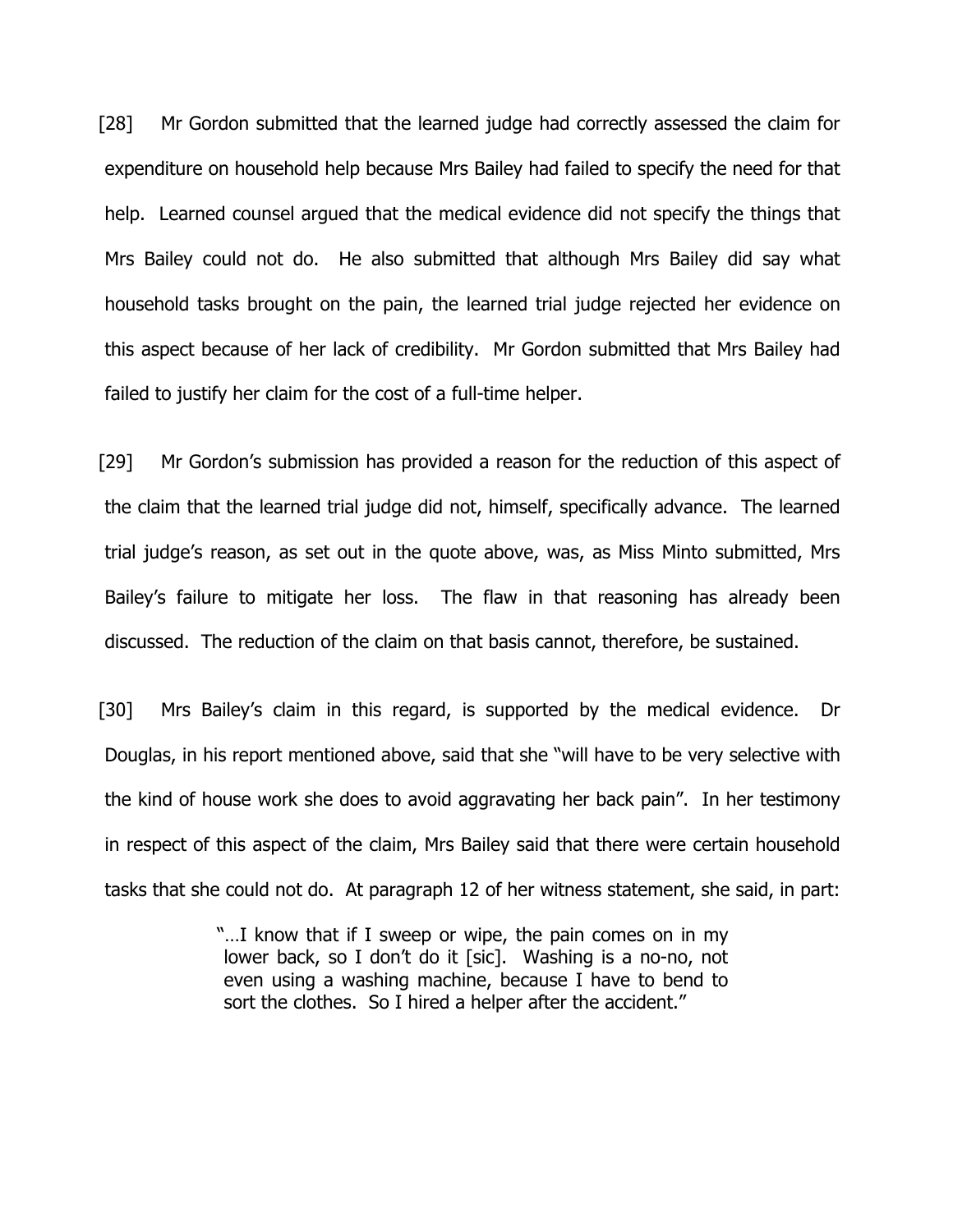In cross-examination she said that the helper washes, cleans the house, sweeps the yard and does the ironing. On her testimony, the helper does everything except cooking.

[31] It is true that the learned trial judge was less than impressed with Mrs Bailey as a witness. He "was of the opinion that [she] embellished and exaggerated the injuries to justify her claim for the extra help she continued to employ in her household and sought to recover from [Mr Shaw]". His view of her testimony cannot, however, allow him to ignore the uncontested medical evidence from Dr Douglas.

[32] The cross-examination of Mrs Bailey did not demonstrate that she could have properly operated with a part-time helper. She said that the only household task that she could do without being affected by pain is cooking. Whether that is an exaggeration or not it does seem that Mrs Bailey did have a need for daily household tasks to be done by a helper. Her children were very young at the time of her injury, being two plus and three plus years old respectively. They would not have been able to assist with those daily chores. With the passage of time the children would be able to assist in the household and, therefore, there is merit in the learned trial judge making no award for future expenses for the household assistance.

[33] It does seem, therefore, that the learned trial judge erred in refusing Mrs Bailey's claim for compensation for her hiring a full-time helper. Accordingly, the award for this item should not have been halved as the learned trial judge ordered.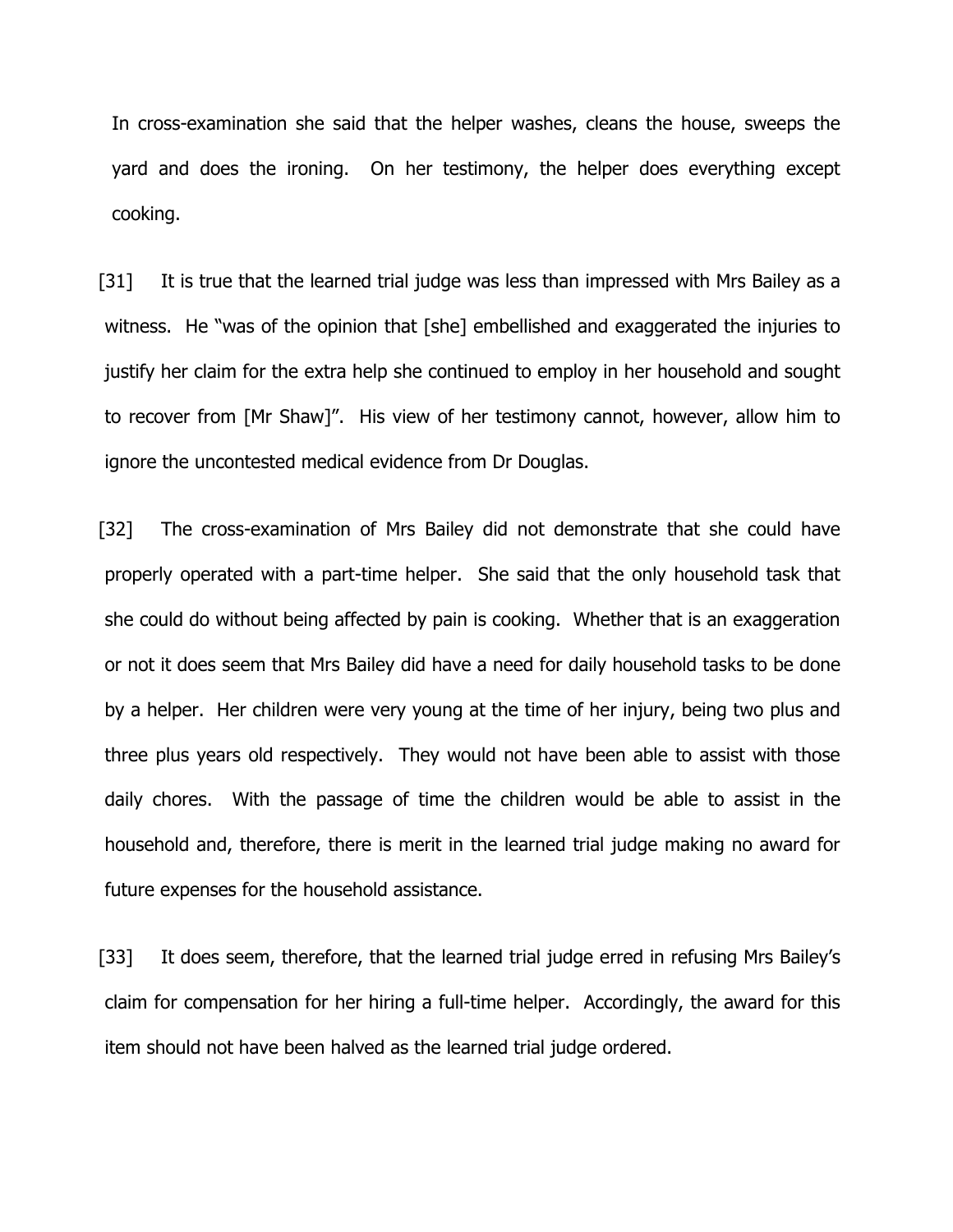[34] It should be noted, however, that there were some difficulties with Mrs Bailey's claim as set out in her amended particulars of claim. Instead of claiming \$780,000.00 for the period 1 December 2002 to 31 December 2006 at \$3000.00 per week, the sum should have been \$636,000.00. In addition to the figure of \$780,000.00, there was a claim for \$45,000.00 for the period from 1 January 2007 purportedly to 9 March 2009 at the rate of \$4,500.00 per week. The period covered was certainly more than the 10 weeks that that calculation suggests. In the absence of an explanation for those totals, the total of  $$681,000$  ( $$636,000.00 + $45,000.00$ ) should be granted for this item. In addition to the claim for household help, the learned trial judge awarded the sum of \$26,200.00 as re-imbursement for other expenses. When that figure is added to the sum of \$681,000.00, special damages would be increased from \$416,200.00 to \$\$707,200.00.

### Conclusion

[35] The learned trial judge erred in his interpretation of the medical reports and in his finding that Mrs Bailey had refused to follow the treatment regime that her doctors had recommended. He did not give sufficient weight to the fact that the orthopaedic specialist had opined that Mrs Bailey had suffered a 5% whole person disability and that, as a consequence, there were certain things, including household tasks, which she would not have been able to do. Accordingly the awards made, both for pain and suffering and loss of amenities and for special damages in respect of the hiring of a household helper, did not properly reflect that evidence. The decided cases support a finding that the award for general damages should be increased to \$1,000,000.00. It is